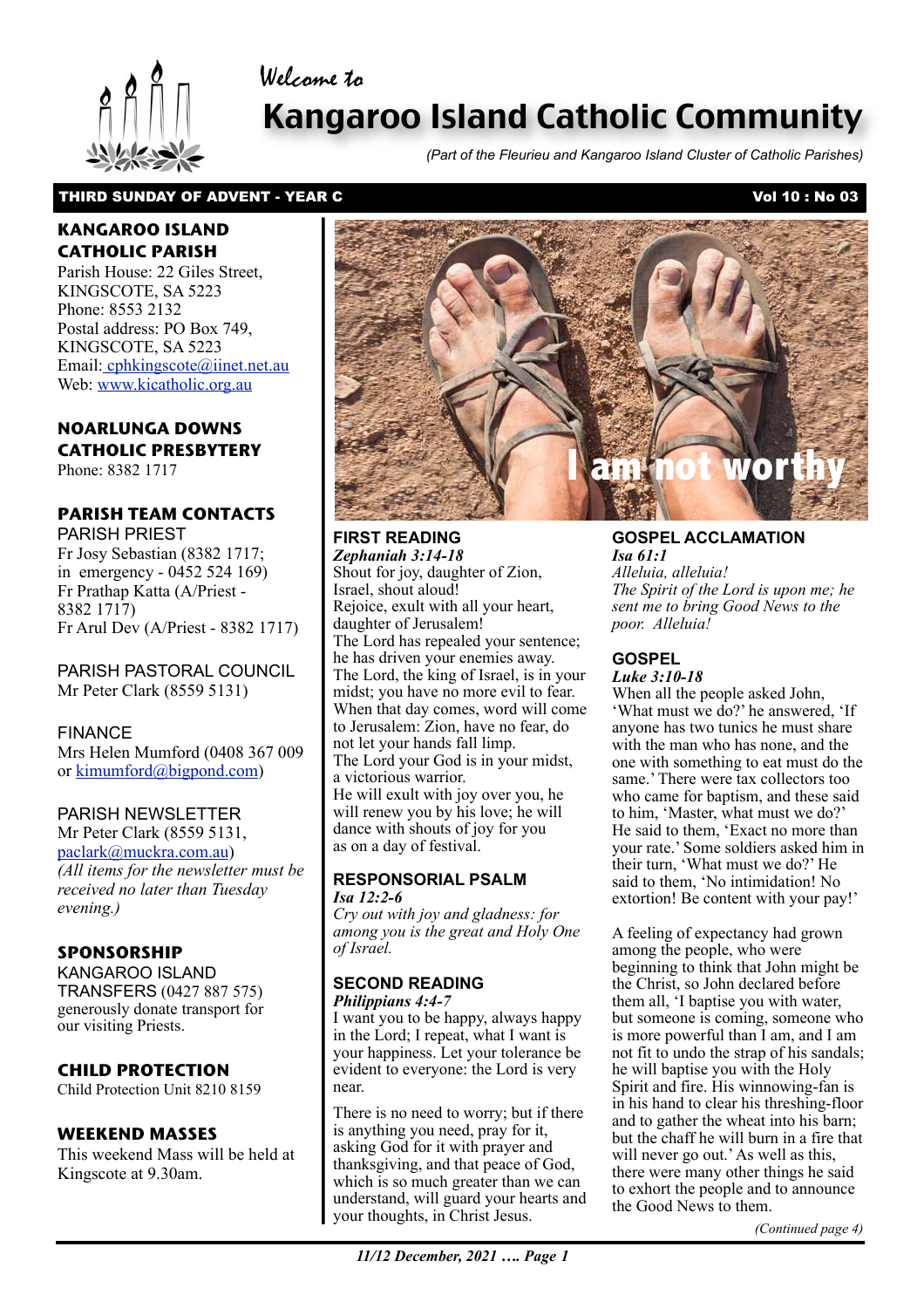

# **Bulletin Board**

# **PLEASE KEEP THESE PEOPLE IN YOUR PRAYERS**

**Sick:** Bill Roestenburg, Peter Weatherstone and Melanie Howson

**December anniversaries:** Prudence Brook, Margaret Chapman, Ann Comerford, Ernest Comerford, George Frauley, Annie Griffith, Graham Hammat, Franziska Hilz, Scott Imboden, Geraldine Kent, Nora Kerin RSJ, Eileen Johnson, John Kreffel, Anne Livingstone, Marcellina Mamogay, Frederick Moore, Valma Mumford, Sheila Norman, Denise Pettigrew, Ernie Reynolds, Joel Riley, Vernice Southern, Kevin Steinwedel, Eric Tabor, Mary Tully, John Wallace, Willard Wickham, Veronica Rue, and all the faithful departed.

*Please pray for all the faithful departed and may all our sick parishioners, relatives and friends know the healing love of Christ.*

</u>

#### **ROSTERS Comm Reader Cleaning**

| Comm             | Reader    | <b>Cleaning</b> |
|------------------|-----------|-----------------|
| 12/12 M Slagter  | P Bennett | A Clark         |
| $19/12$ S Semler | P Clark   | A Clark         |
| 25/12 Volunteer  | Volunteer | Volunteer       |
| 26/12 A Clark    | M Slagter | C Berden        |

#### **COVID Marsha**l

| $12/12$ W Bennett               |  |  |
|---------------------------------|--|--|
| 19/12 M Slagter 25/12 Volunteer |  |  |
| 26/12 H Mumford                 |  |  |

## **PRIEST ROSTER**

*(Often this roster changes if something unforeseen crops up)* 12/12 Fr Josue Moran 19/12 Fr Dev 25/12 Fr William Loh 26/12 Fr William Loh



- 7.30pm Christmas Eve (Fri 24)
- 8.30am Christmas Day (Sat 25)
- 9.30am Holy Family (Sun 26)

## **PRAYER FOR HEALING**

Parishioners are invited to a Prayer for Healing and Renewal gathering on Thursdays: 9.00am - 9.30am.

#### **SACRAMENTAL PREPARATION**

The Kingscote Catholic Church will be holding sacramental preparation beginning in March, 2022.

If you have a child who is ready to make their First Holy Communion or Confirmation, please ring Helen Mumford on 0408 367 009

*Helen Mumford*

# **SAUSAGE SIZZLE**



The Parish is hosting an evening gettogether for 38 young adults who are doing a pilgrimage to Kangaroo Island with Fr Josue Moran. Fr Josue will also be celebrating Mass on Sunday 12. The group has offered to entertain us with music and songs.

- WHEN: Saturday 11 December from  $5.30$ pm
- WHERE: The Parish House back garden area
- COST: A gold coin donation and something sweet to share

## **COVID VACCINATION**

We have received a letter from the Archbishop regarding vaccination.

"I am writing to strongly recommend that all Clergy, Staff and Volunteers engaged with Parishes and Communities ensure they are vaccinated.

This is particularly important, and now legislated, for those who regularly enter Schools, Private Hospitals, Aged Care Facilities and Nursing Homes to work, and for anyone who is a Member of a School College Board. It is likely this will soon extend to Public Hospitals. Anyone carrying out public ministry

- Clergy, Chaplains, Holy Communion Ministers, those visiting the sick etc. - are expected to have the vaccine. It would be my preference to move to this by agreement rather than having to make it a mandated requirement.

The Church's position is clear both on a global and national level that the common good must prevail.

We continue to welcome all in our premises for the celebration of Mass and I do not expect that we would move to mandatory vaccination for those entering our Churches. This would only occur in relation to a legislative requirement.

I ask for your continued cooperation on this important matter.

> In Domino, +Patrick O'Regan Archbishop of Adelaide"

#### **THE SOUTHERN CROSS** *December issue*

The December/Christmas edition of The Southern Cross will appear as an insert in The Advertiser on Saturday and will also be delivered to parishes this week for distribution at weekend Masses. The paper includes Christmas Mass times around the State and all the latest news relating to Church, faith, education and community services. Copies provided to parishes are FREE.

#### **CHRISTMAS MASS**

Christmas Day Mass will be available from St Francis Xavier's Cathedral on Channel 44 on Saturday, December 25 at 5pm.

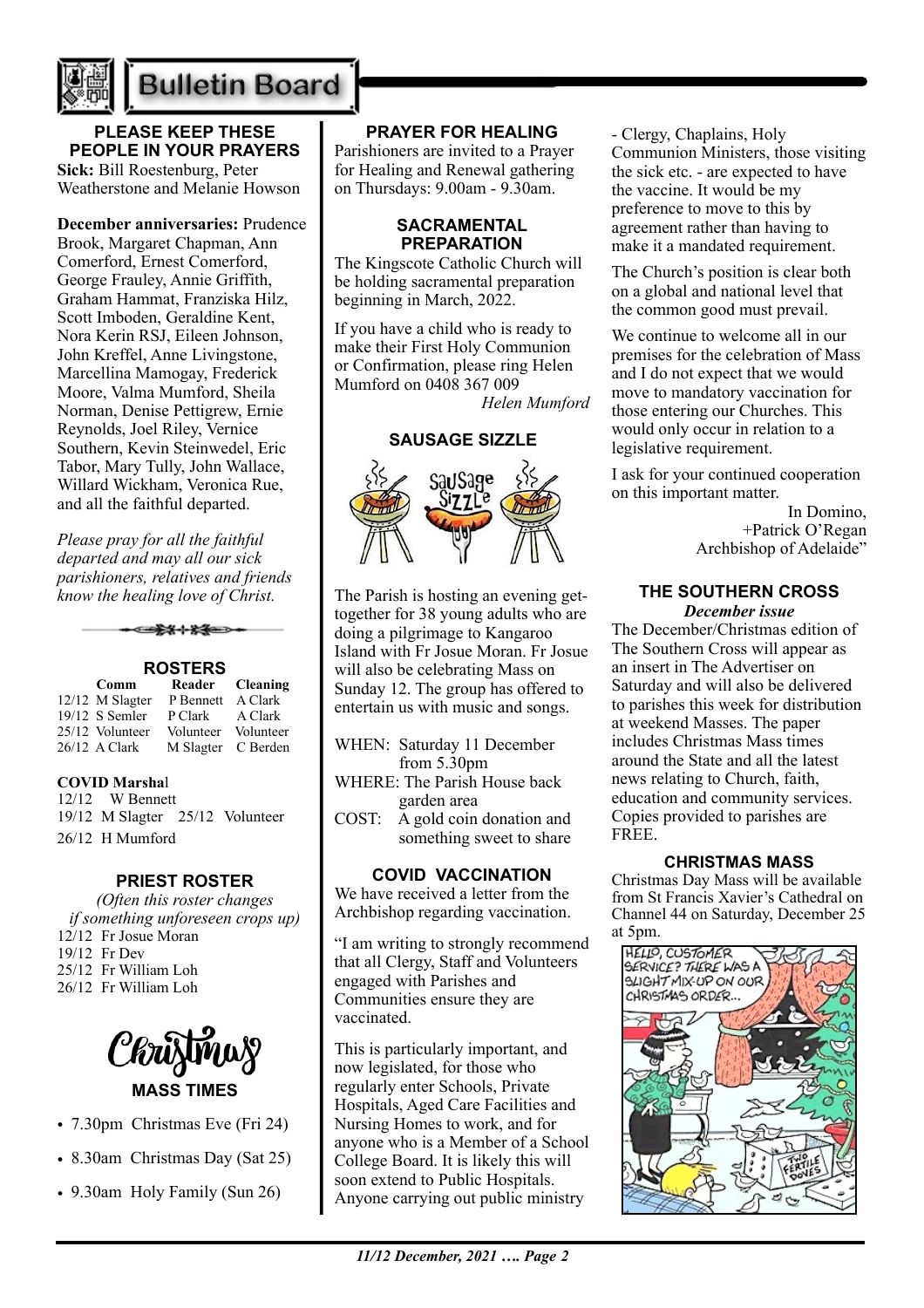

# **Ron Rolheiser column**

*Ronald Rolheiser, a Roman Catholic priest and member of the Missionary Oblates of Mary Immaculate. He is a community-builder, lecturer and writer. His books are popular throughout the English-speaking world and his weekly column is carried by more than sixty newspapers worldwide*

ఆ≵⊀⊹⊁≸≡⇒∙

# **H U M A N ( K I N D ) A S H L E E E I L A N D**

I could never be a literary critic, not because I can't tell good literature from bad, but because I lack the hard edge. If I dislike a book, I hesitate to say so. Conversely, if I like a book, I tend to be more its cheerleader than its critical assessor. Be that as it may, I want to strongly endorse Ashlee Eiland's new book, Human(Kind) – How Reclaiming Human Worth and Embracing Radical Kindness Will Bring Us Back Together.

This is not some sentimental, feel good book on how we need to be kind to each other. It's more like a Sermon on the Mount for our time, or at least how we might work towards living the Sermon on the Mount. How do we remain soulful, warm, and human inside all the things that tend to unhealthily either inflate or embitter our hearts? Here's how she describes her book.

"This is my story – a story of a black woman who grew up in the South and who discovered some wholeness and some holes along the way. As I looked back over my life, there were moments I remembered so vividly. Upon reflection, they were vivid because they mattered. They marked me in both beautiful and painful ways. But as I sat with these moments and memories, I realized they mattered because they taught me to be kind to my own worthy self. Recalling them helped me acknowledge the good gifts I've been given, the gifts I now hope to give to others, and enabled me to see the painful and hard moments as opportunities to be more fully human, to remind myself to receive grace where there's been grievance."

The book is a series of stories from her life, all of them told by a gifted

storyteller and all of them written with an aesthetics that never sinks into sentimentality or self-pity. And they are stories both of being graced and being wounded. Eiland's life has been one of contrasts.

On the one hand, her life has been one of privilege – loving parents, the opportunity for a first-rate education, never economically desperate, and always with a supportive family and community around her. On the other hand, she has lived as a black woman inside a world of injustice and inequality. She has had to live as one who must forever be conscious of the color of her skin, who every time she walks into a room needs to look around to see how many others like her are in the room. She also had to endure the ultimate racial slur being shouted in her face. And so, as she says, she has been deeply scarred both in beautiful and painful ways.

For example, one of her stories recounts an incident in which she went out to a restaurant with some Asian friends for a Korean specialty of pork dumplings. The evening went well and driving back from the restaurant and laughing with each other in the car, she felt a life-long weight lift from her. "For the first time, I didn't feel as if I had to qualify the conversation with a reminder to my friends – or to myself – of my actual race. … Before that day, I felt I had to tiptoe out of one world into another. But that kind of posture, I realized, is laced with shame. It allows the 'not fully enough' narrative to run rampant, terrorizing what is oftentimes the best part about sharing our lives with one another."

We need her narrative. We live in a time of bitterness and division, when civil discourse and respect have broken down, where we demonize each other, where injustice,

inequality, and racism still define us more than their opposites, and where kindness is often seen as a weakness. Moreover, there is an everintensifying hypersensitivity where even a well-intended word is a potential landmine. Paranoia has replaced metanoia, bringing out the worst in us.

Ashlee Eiland gives us a formula for bringing out what is best in us. How do we react to injustice, offense, and demonization? For example, here is how she reacted after trying to be good to someone and being repaid for her effort by the ultimate racial taunt being hurled in her face: "Humiliated, I went about my day, doing as much good as I could for an afternoon … but knowing that sometimes even doing good is not enough. Sometimes we just have to sit with what's hard and humiliating about the difficult work of unity and do our best not to let it kill us. Instead, we need to let it shape us in some other way that sobers us up and forces us to take off our rosecolored glasses, to admit that sometimes moving closer and trying to do good and closing the gaps between us and others doesn't work out the way we want. But maybe it's worth showing up anyway."

Lacking the critical edge, I'm not always sure of what constitutes "soul music", but I can still recognize "soul literature".

*You can read, or download, Ron Rolheiser's weekly columns from his website at: [www.ronrolheiser.com](http://www.ronrolheiser.com)*